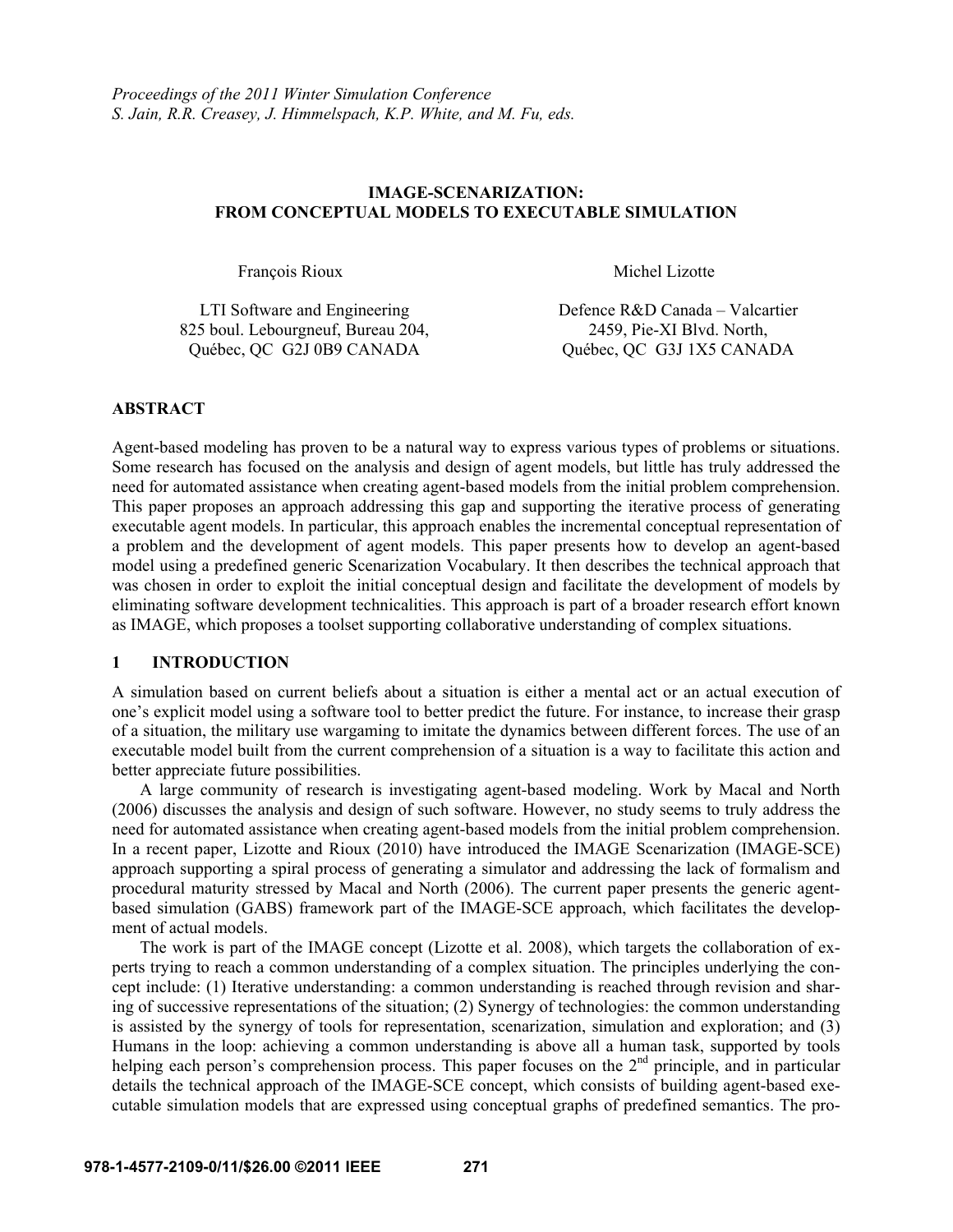cess used is said to be "spiral" due to its iterative and incremental nature. Section 2 introduces how agents are modeled via conceptual graphs, and introduces the modeling semantics. Section 3 details the GABS framework that is used to execute the models as well as the source code generation principle that facilitates model implementation. Finally, Section 4 presents related work.

# **2 CONCEPTUAL MODELING OF A SITUATION**

### **2.1 Conceptual Graphs**

Figure 1 provides an example of the graphical notation of a conceptual graph formalism (Sowa 1984) variant used in the current approach. This example was produced using CoGUI-IMAGE, which is based on the CoGUI tool (LIRMM 2011). The latter software is founded on the conceptual graph research efforts of Chein and Mugnier (2008) as well as on work by Genest (2010). Rectangles are *concepts*, while ellipses are *conceptual relations*. A concept has two parts: a *type label* before the colon and a *marker* after the colon. The type label represents the type of entity the concept refers to, while the marker refers either to the generic marker "\*" or identifies actual individuals, also called *referents*. Pairs of arcs pointing toward or away from an ellipse mark arguments of the relation (all relations are dyadic). The arrow orientation is devoid of semantics and serves only to ease graph reading. A concept can also be detailed using a nested graph, as shown in Figure 1, where the concept "IED Event:\*" (IED stands for "Improvised Explosive Device") is detailed with the graph "IED:  $\rightarrow$  patient  $\rightarrow$  Explode: \*". This part of the graph means that an *IED Event* is actually an IED that explodes. The *IED* concept (a kind of entity) is in relation with the *Explode* concept (a kind of behavior) through the relation *patient* that links a passive entity (a patient; see 2.2, below) to a reaction behavior.

Conceptual Graphs are a system of logic based on the existential graphs of Charles Sanders Peirce (Peirce 1933) and the semantic networks of artificial intelligence (Sowa 1984). They express meaning in a form that is logically precise, humanly readable and computationally tractable. They can be used as an intermediate language for translating computer-oriented formalisms to and from natural languages. They serve as a readable, but formal, design and specification language. They have been implemented in a variety of projects for information retrieval, database design, expert systems and natural language processing (Sowa 1984). This is why they were chosen to represent conceptually the comprehension of a situation.



Figure 1: Conceptual graph illustrating a comprehension model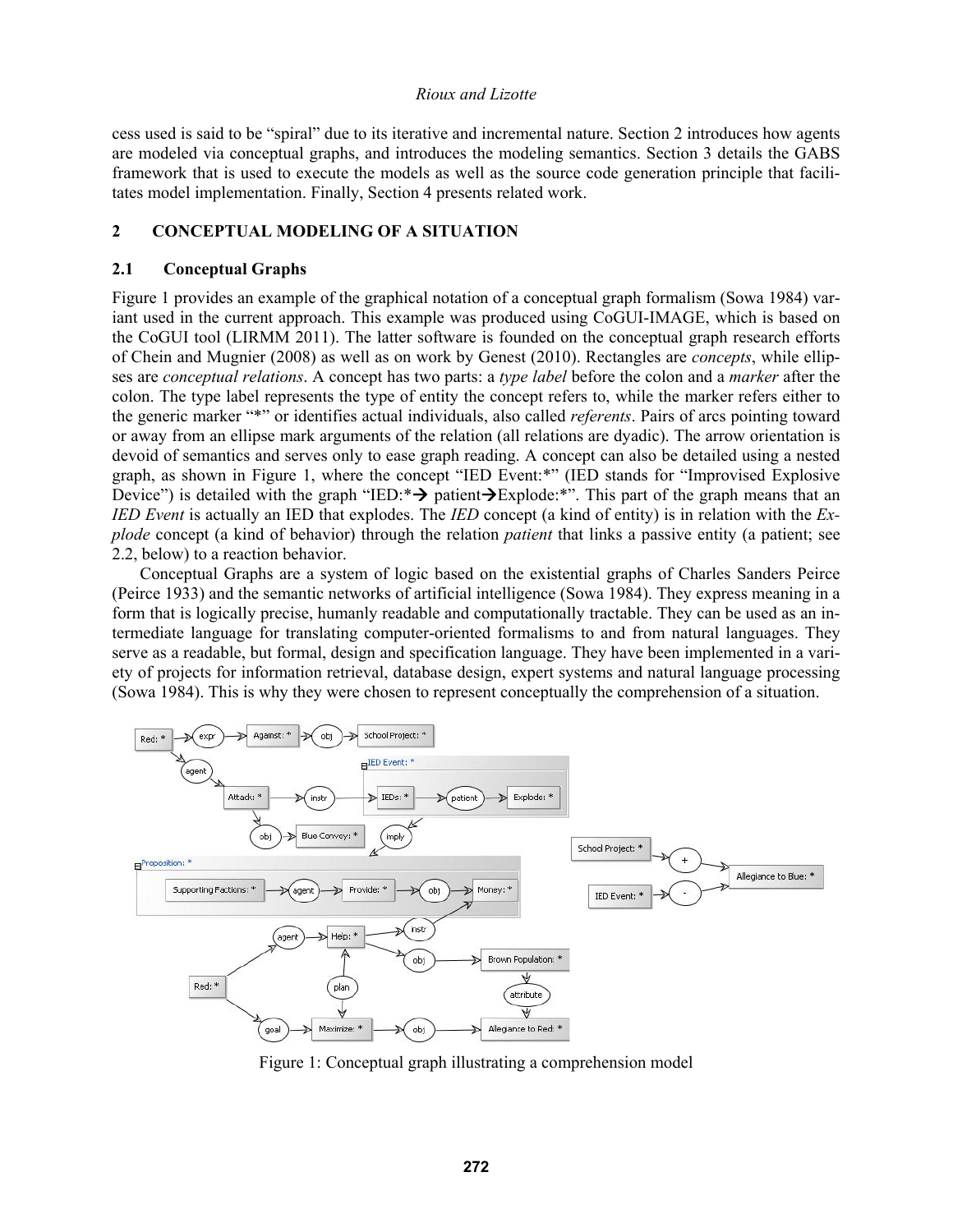The first step in building the conceptual representation of a situation is to identify concepts and relations between these concepts, without any semantic restrictions but the ones imposed by the conceptual graph notation. This step enables the designer to express the main elements that are part of a situation, including the key ones that will be part of the simulation, and to build a starting point toward an improved comprehension. The resulting graph set provides a solid conceptual base but is not sufficient to automatically create a simulation model skeleton: it is too complicated and error-prone to interpret such free-form conceptual graphs. Therefore a second modeling step is required to evolve the initial comprehension graphs and create new ones to be interpreted and exploited by the software producing the simulation model skeleton.

# **2.2 Scenarization Semantics**

Beginning with the comprehension concepts and relations introduced above, the designer has to identify objects relevant to the simulation. While the Comprehension Model (CM) leaves the designer free to express any knowledge related to the situation, the Scenarization Model (SM) requires that all objects essential to simulate the situation be consistent and defined at the correct level of detail using the IMAGE-SCE semantics. This is accomplished using both the Scenarization Vocabulary and the Specification Schemas (Chein and Mugnier 2008). As for the CM, a set of graphs and the Scenarization Vocabulary constitute the Scenarization Model. The main scenarization concept types are:

- *Agent:* a Simulation Object Entity (or Actor) that voluntarily, under some "Motivation Rules," performs Actions trying to modify the situation, and whose Reactions, under some "Reflex Rules," also modify the situation.
- *Patient:* a Simulation Object Entity (or Actor) that never acts under "Motivation Rules," but whose Reactions, under some "Reflex Rules," modify the situation.
- *Decor:* a Simulation Object Entity part of the environment (not an Actor) that is accessed by the Actors, but not modifiable by them.
- *Action:* a Simulation Object Behavior triggered by an Agent.
- *Reaction:* a Simulation Object Behaviour triggered by an Actor (Agent or Patient).
- *Variable:* a Simulation Object Attribute changed by the simulation execution. Also called a *dynamic property*.
- *Parameter:* a Simulation Object Attribute that is set by the designer and that cannot be changed by the simulation execution. Also called a *static property*.
- *Predicate:* a Simulation Object Proposition constructed with a Simulation Object Entity, a relation, and either an Object Attribute or a Simulation Object Behavior.
- *Cycle:* a simulation construct, composed of *cycle steps*, which specifies either the order in which behaviors should be executed or the priority in the evaluation of stimulations (motivations or reflexes).
- *Scenario:* a simulation construct that contains various global Parameters, all Actors that should take part in the simulation, as well as the definition of Cycles that provides an initial order of execution for the behaviors.

The simulation is single-threaded and event-driven, with clock ticks as one possible event. Although they serve different purposes, the CM and the SM are closely related. Any meaningful simulation object part of the SM implements one or many comprehension concepts. Some comprehension elements will not be part of the SM, either because they are not relevant to the simulation or because they are not mature enough to be integrated at the current stage of the spiral process. Conversely, some elements will be introduced in the SM to add details required for the actual execution of the simulation. In other words, the designer needs to isolate comprehension concepts and relations that are relevant for the simulation, and add concepts and relations required for simulation purposes. Figure 2 shows a vocabulary resulting from this activity. The generic Scenarization Vocabulary (e.g., entity, actor, s-param) builds on previous work on planning systems such as STRIPS in Nilsson (1980) and SAIRVO in Lizotte (1989).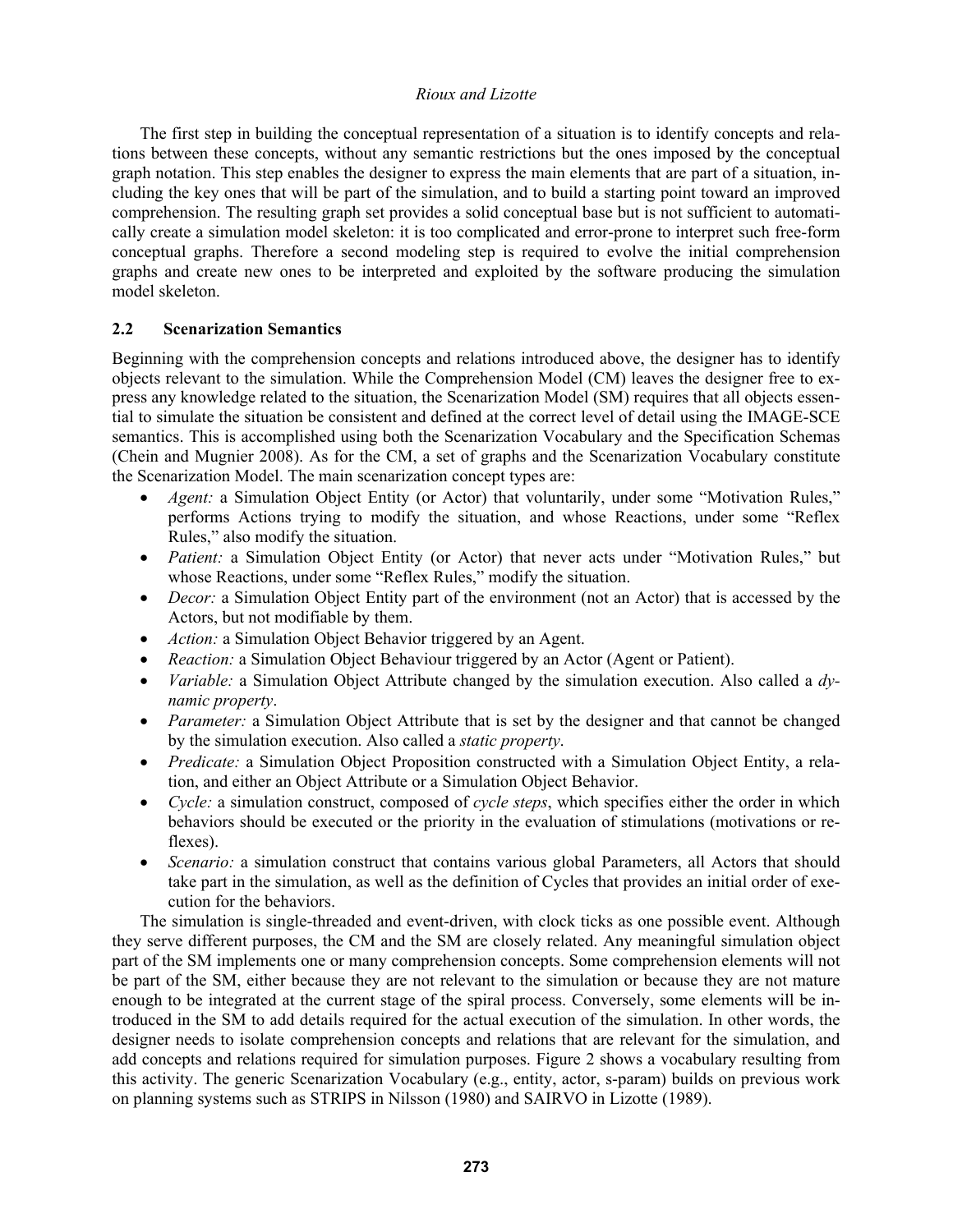

Figure 2: Specialization of the generic Scenarization Vocabulary

## **2.3 Agent-Based Modeling**

The scenarization semantics includes all concept types relevant to building an agent-based model. The first step in building this model is to define the simulation entities, which are actors (agents and patients) and decors involved in the situation, along with their properties (static and dynamic). The entities, when put together, create the environment in which they evolve. Static properties provide simulation entities with fixed characteristics that cannot change during a simulation (e.g., the weight of an object, the maximum power of an engine). Dynamic properties, on the other hand, provide simulation actors with a mechanism to store their current state, which is a function of the various events occurring in the environment (e.g., the position of an individual, the current speed of a moving vehicle). In the current framework, properties can be of several types, ranging from simple (e.g., integer, double, string) to complex (similar to structures in modern programming languages), all represented by conceptual graphs.

The second step in building an agent-based model is to add capabilities to actors, each capability being associated with one behavior. Behaviors, which are activated at runtime by the simulation scheduler, manipulate properties and have the effect of adjusting dynamic properties, thus changing actor states.

At runtime, behaviors are scheduled according to a simulation cycle defined in the modeling framework. A cycle sequence is either fixed (i.e., behaviors always execute in the exact same order) or dynamic. Dynamic scheduling requires the definition of stimulations that activate actors' behaviors. There are two types of stimulations: *motivation* and *reflex*. A motivation will trigger an actor's behavior each time step that a condition is verified, whereas a reflex will trigger a behavior only when a change occurs in the environment (actor added or removed, or dynamic property value changed). Stimulations allow for a more dynamic behavior scheduling, managed via priorities, which in turn increases the flexibility of the modeling framework. Finally, the agent-based modeling framework includes an experimental feature: *predi-*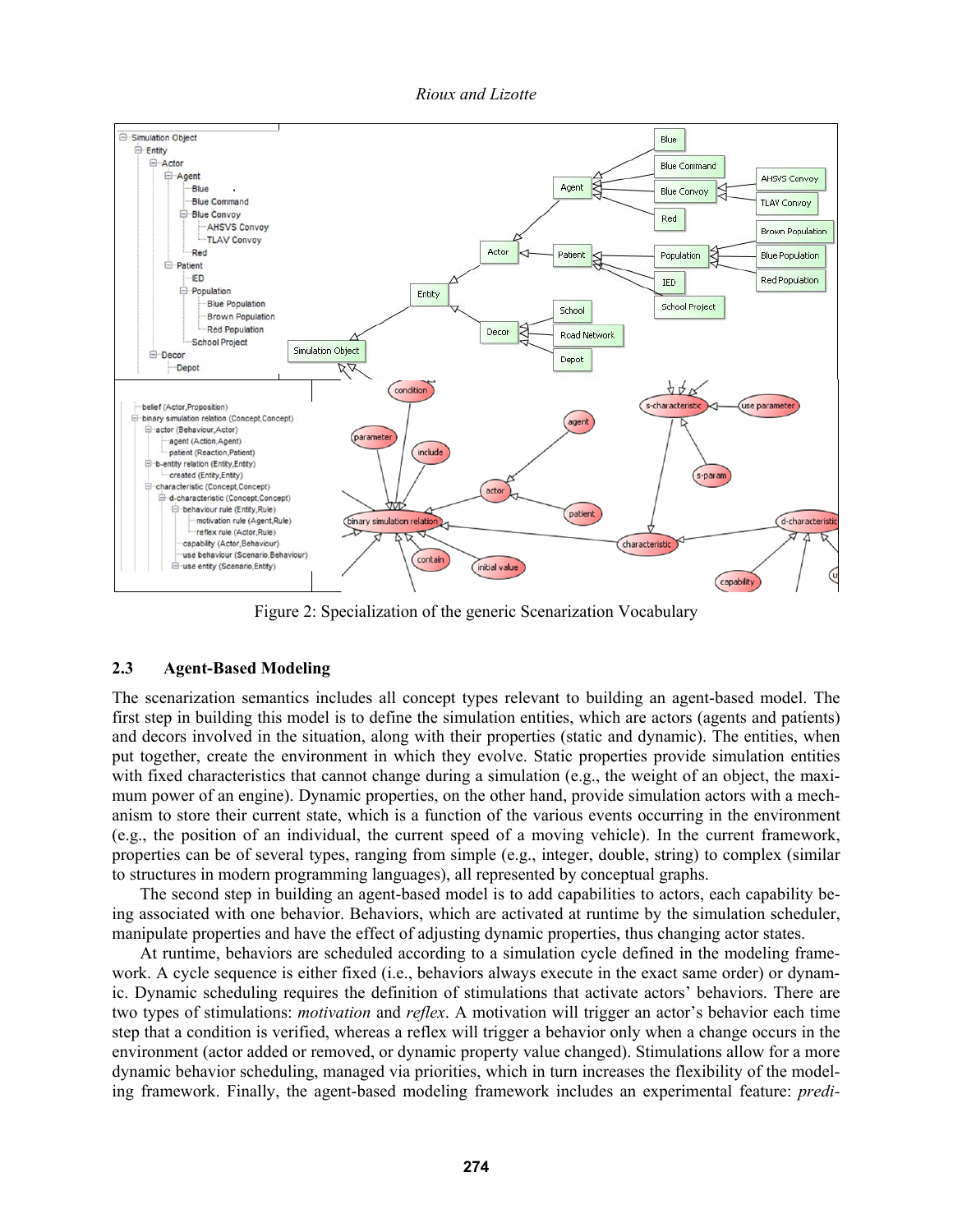*cates*. Predicates allow a scenario designer to include some logic in the conceptual graphs. For the moment, they are used to define the conditions under which stimulations are enabled.

Figure 3 shows how an agent is specified with the conceptual graph formalism. CoGUI-IMAGE allows for the insertion of prototypic graphs, which automatically create agent templates. Inserting a prototypic graph also avoids potential syntax errors in conceptual graphs. Figure 3 shows the resulting definition of a "Blue Convoy" agent. It includes three capabilities ("Detect IED", "Advance on Route" and "Find Next Segment"); two stimulations (one associated with the "Detect IED" behavior, another with the execution of "Advance on Route" before "Find Next Segment") along with their predicates; several static properties; two static types ("TLAV Convoy" and "AHSVS Convoy": their parent-child relation with "Blue Convoy" is established by the simulation entity hierarchy (top of Figure 2); see 3.2.1 for the definition of static types); and several dynamic properties.



Figure 3: Specification of an Agent

# **3 FROM CONCEPTUAL MODELS TO SIMULATION EXECUTION**

The process of creating conceptual graphs to express a situation in the agent-based formalism can require a large amount of work, depending on the complexity of the situation. It allows structuring how one views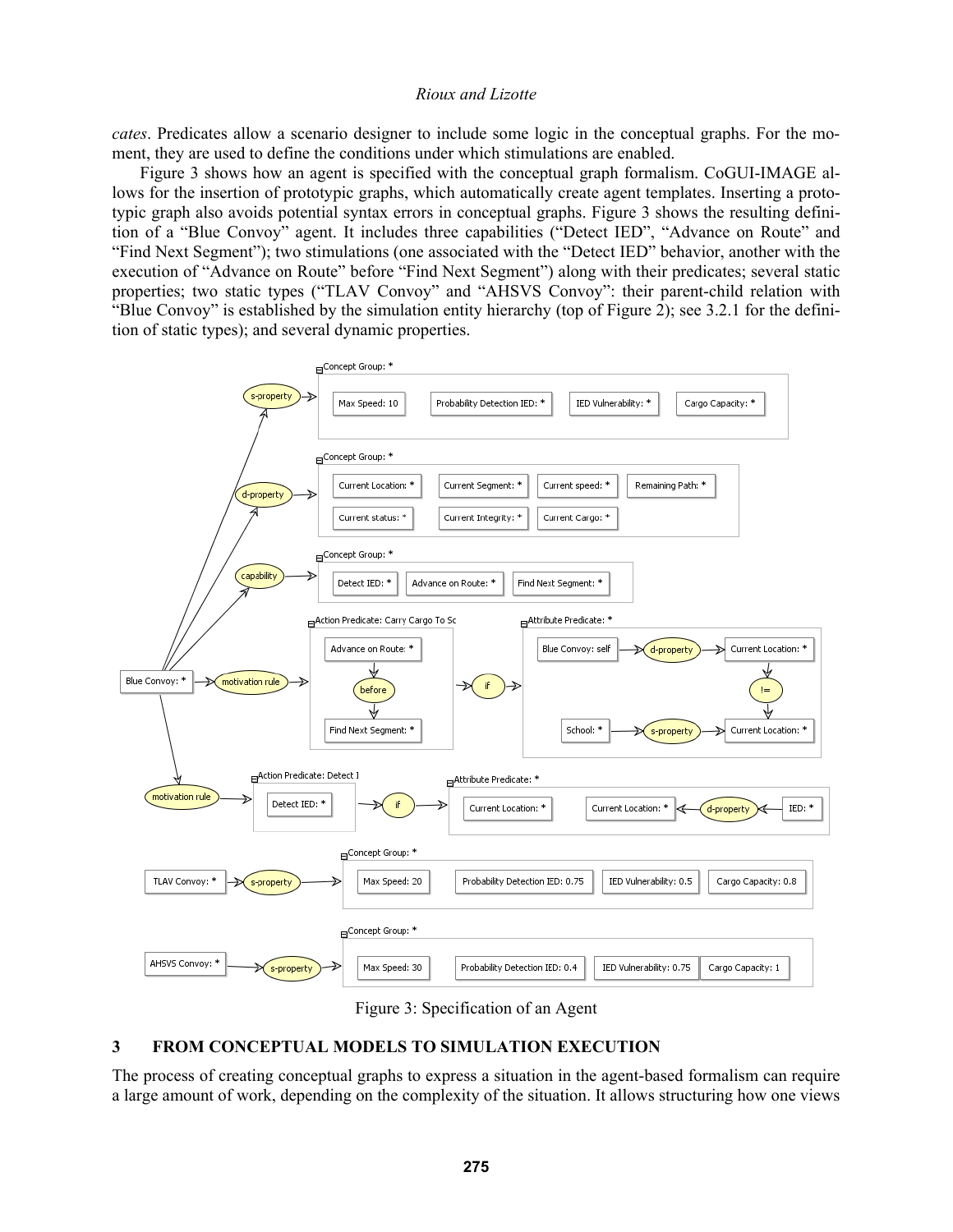a problem, and potentially helps in the comprehension process. The next step toward obtaining an executable simulation model consists of implementing the agents using the formalism of an agent-based simulator (e.g., MASON (Luke et al. 2005), Ascape (Parker 2001), and Repast Simphony (North et al. 2005)). In the current work, the large amount of information contained in the conceptual graphs is exploited to automatically generate executable models rather than forcing the designer to do this work himself. This eliminates potential transcription errors between the conceptual and simulation models, keeps both models synchronized, and allows for their straightforward iterative development.

The next section presents the process of transforming conceptual graphs into executable code (including a scenario that contains the initial state of the simulation). The generic agent-based simulation (GABS) framework is then presented, and the benefits of employing this method instead of traditional ones for models development are examined.

#### **3.1 Transformation Process**

As can be seen in Figure 4, three software components are involved in the generation and execution of simulation models. Firstly, a designer needs to represent models in CoGUI-IMAGE using the scenarization semantics introduced above. This step is crucial for the whole process to be successful because unstructured graphs are much more difficult to interpret than graphs that are expressed in a known format.

The second step is the automated process of transforming conceptual graphs into executable simulation models. The transformation takes as input all relevant conceptual graphs (i.e., scenario, actors, patients, behaviors), parses and interprets the graphs, asks the designer for his input should there be missing values, and writes the result to appropriate data structures. These are processed by two separate transformation pipelines (see the middle of Figure 4).

The first one generates executable models. It includes class descriptions, which define a generic class (in terms of object-oriented programming) as well as its attributes. This class description is then provided as input to a code generation template and results in Java code (class skeletons and management code generated by the Apache Velocity toolkit (Apache Foundation, 2011)). A template is available for each type of class file to be generated (static properties, dynamic properties, entity components, behaviors, motivations, reflexes and simulation cycles). A developer has to implement the dynamics of the models by filling in the skeleton classes of the cycles, behaviors and stimulations. The resulting source code is then compiled to Java byte code, ready to be loaded by the simulator (given an associated scenario).

In the second pipeline of Figure 4, a scenario based on the metamodel of the GABS framework is constructed. This structure contains all the information required to load the initial state of the generated scenario. For example, it contains the descriptions and contents of the static properties, the names and instance identifiers of the actors, their associated behavior, motivation and reflex classes, and a description of the cycles and cycle steps. Additional details about the GABS framework are provided later on. This structure is marshalled to an XML file using the JAXB (Fialli and Vajjhala 2003) marshaller implementation. Since the simulator's metamodel, expressed as an XML schema, is well-known and fixed, it is much easier to manipulate native classes than to compose an XML file programmatically. However, the downside of this approach is the difficulty of using an alternative simulator.

The rationale for separating the model implementations from the actual data is the enhanced flexibility that this lends to the entire transformation pipeline: it is good software engineering practice to separate the data model from the actual implementation. In addition, if one wants to share the models one implemented but one does not want to reveal the details of the implementation, this can be easily accomplished by sharing a compiled version of the models (withholding source code) while preserving the collaborators' ability to change the initial values of the static properties by editing the XML scenario.

Once scenario generation is complete, one proceeds to simulation. The generated simulator takes as input the XML scenario and dynamically loads the generated Java classes in order to form the initial simulation state. Then, the simulator's scheduler executes simulation cycles until an end condition is reached. It is also possible to interrupt the simulation and dump its current state to an XML file for later resumption. This operation requires that the dynamic properties serialize correctly; the required methods are gen-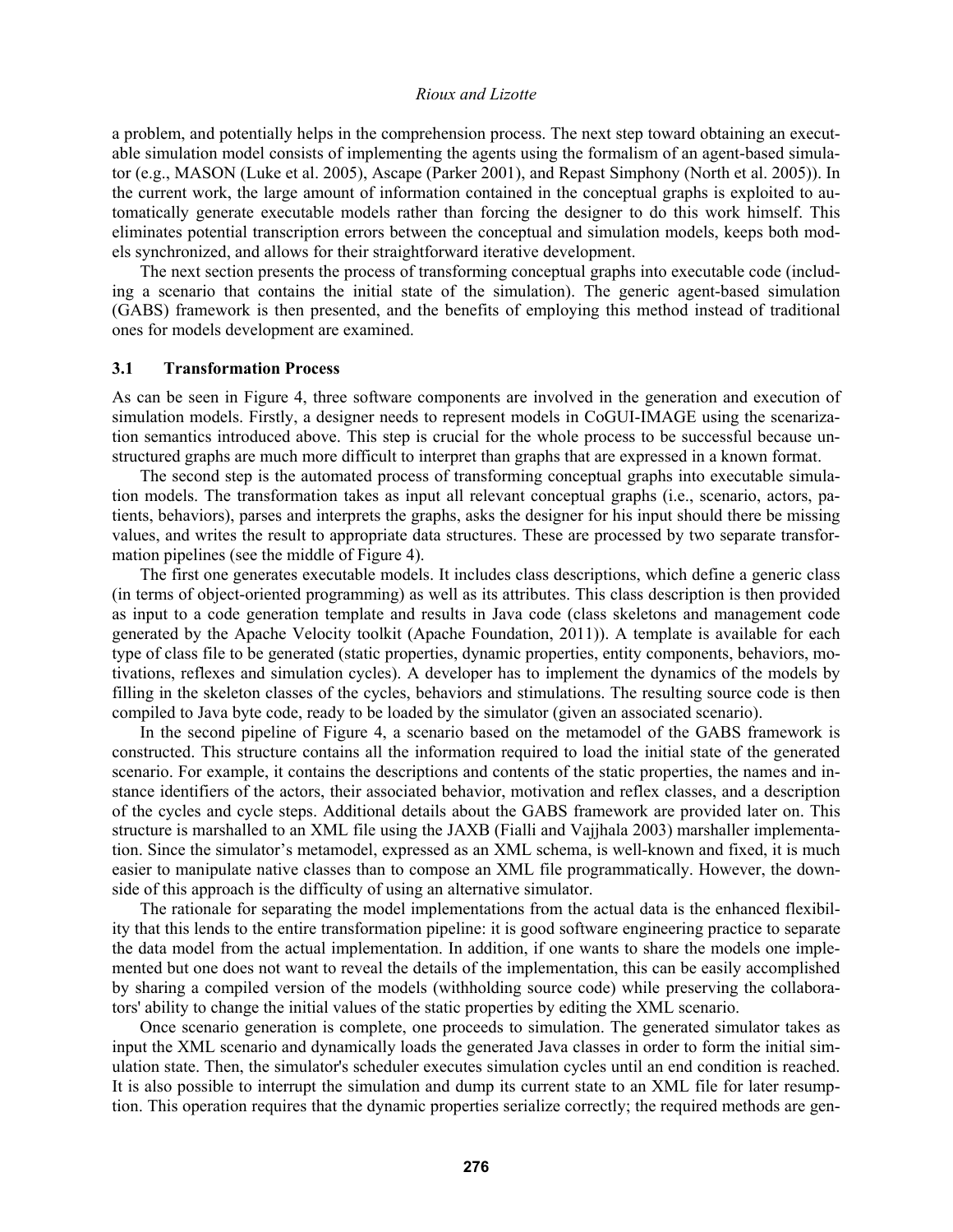erated during the code generation process. However, special care should be taken to implement stateless models only; otherwise, reloading a saved simulation state could result in incorrect execution when compared with a simulation that ran continuously. The whole annotated process can be seen in Figure 4, which highlights each step in blue rectangular boxes.



Figure 4: From concept to executable simulation

# **3.2 Generic Agent-Based Simulation (GABS) Framework**

In order to support the simulation of agents that are described conceptually, a generic agent-based simulator framework was developed. GABS allows agents to interact with one another as a consequence of their behaviors, which are activated either proactively (motivations) or reactively (reflexes). In order for behaviors to be scheduled properly, a simulation cycle is defined that either activates behaviors in a predefined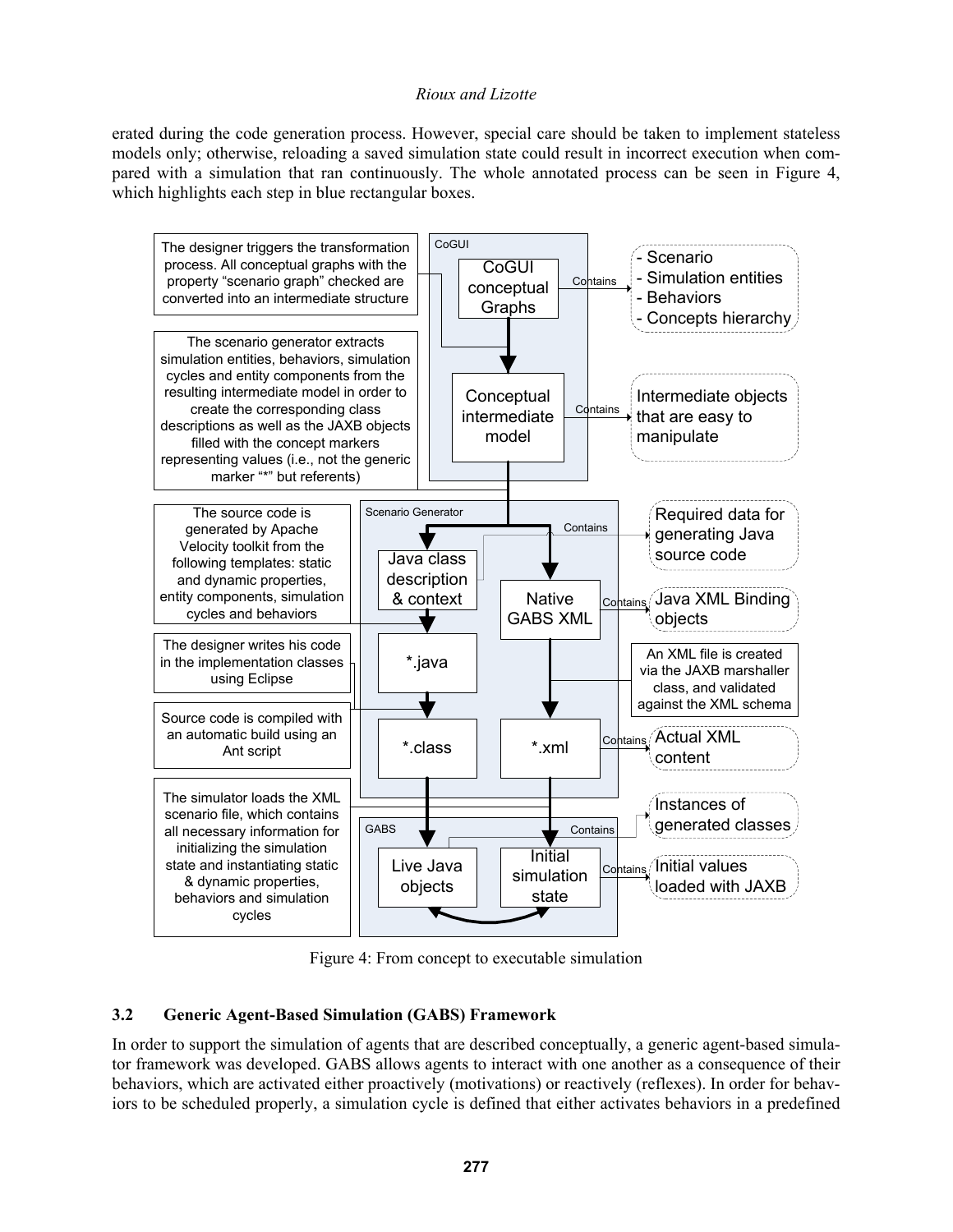order or based on stimulation priorities. The difference between the two time-stepped scheduling modes is not cosmetic. For instance, several behaviors can be associated with a single stimulation, and the same behavior can be associated with more than one stimulation. The stimulation mechanism is thus more flexible than fixed behavior scheduling.

# **3.2.1 GABS Metamodel**

GABS relies on a metamodel that defines all the entity types that a simulation can contain, along with the technical details required for the good functioning of the simulation. The scenario's metamodel, which is expressed as an XML schema to be compiled by the JAXB library, has the following structure:

- Setup: Contains the generic scenario parameters that are accessible to every user-defined method;
- Agents: A collection of object classes, each with the following properties:
	- o Type: a generic type identifier. Does not need to be unique (see Type ID), thus allowing several agents of the same type to be defined, each having its own static properties;
	- o Type ID: a unique identifier for this type of agent (and its Static Types);
	- o Parent Type ID: a reference to the type ID for the parent type of this agent. When an agent has a parent, it inherits its properties (static and dynamic) as well as its capabilities;
	- $\circ$  Instances: provides the names of the agent instances that are present in the environment at the beginning of the simulation;
	- o Static Properties: contains typed data structures associated with the agent. Static properties are either of simple (native types, e.g., integer, floating-point and double-precision numbers, character strings) or complex types (compositions of simple and complex types). They are unchanging and common to all instances of the agent;
	- o Static Types: are sibling types of the current one, that differ only in that they use a different set of static properties;
	- o Behaviors: A collection of distinct behaviors, each with the following properties:
		- Name: the name of the behavior. These behaviors are shared by every agent instance of the current and descendant types. Thus, the implementation must not be agent instance-specific: behaviors should consult the agent instances' dynamic properties instead;
		- Behavior Class: the name of the Java class that implements this behavior;
		- Parameters List: a static list of parameter values passed to the behavior's implementation (this allows a given Behavior Class to be used to implement several different behaviors);
		- Sub-behaviors: an ordered list of behaviors that are executed before the effects of the current behavior are applied;
	- o Reflexes: A collection of reflexes, each with the following properties:
		- Name: the name of the reflex. Note that as for behaviors, reflexes are shared among actor instances of the same type and inherited by descendant types;
		- Stimulation Class: the name of the Java class that triggers this reflex;
		- Behaviors: an ordered list of behavior names that are executed when this reflex is activated, taken from the agent's Behaviors;
	- o Motivations:
		- Name: the name of the motivation. As for behaviors and reflexes, motivations are shared among actor instances of the same type and inherited by descendant types;
		- Stimulation Class: the name of the Java class that triggers this motivation;
		- Behaviors: an ordered list of behavior names that are executed while this motivation is activated, taken from the agent's Behaviors;
- Patients:
	- o This collection of objects has the same properties as the Agents with the single exception of the Motivations which are absent;
- Decors: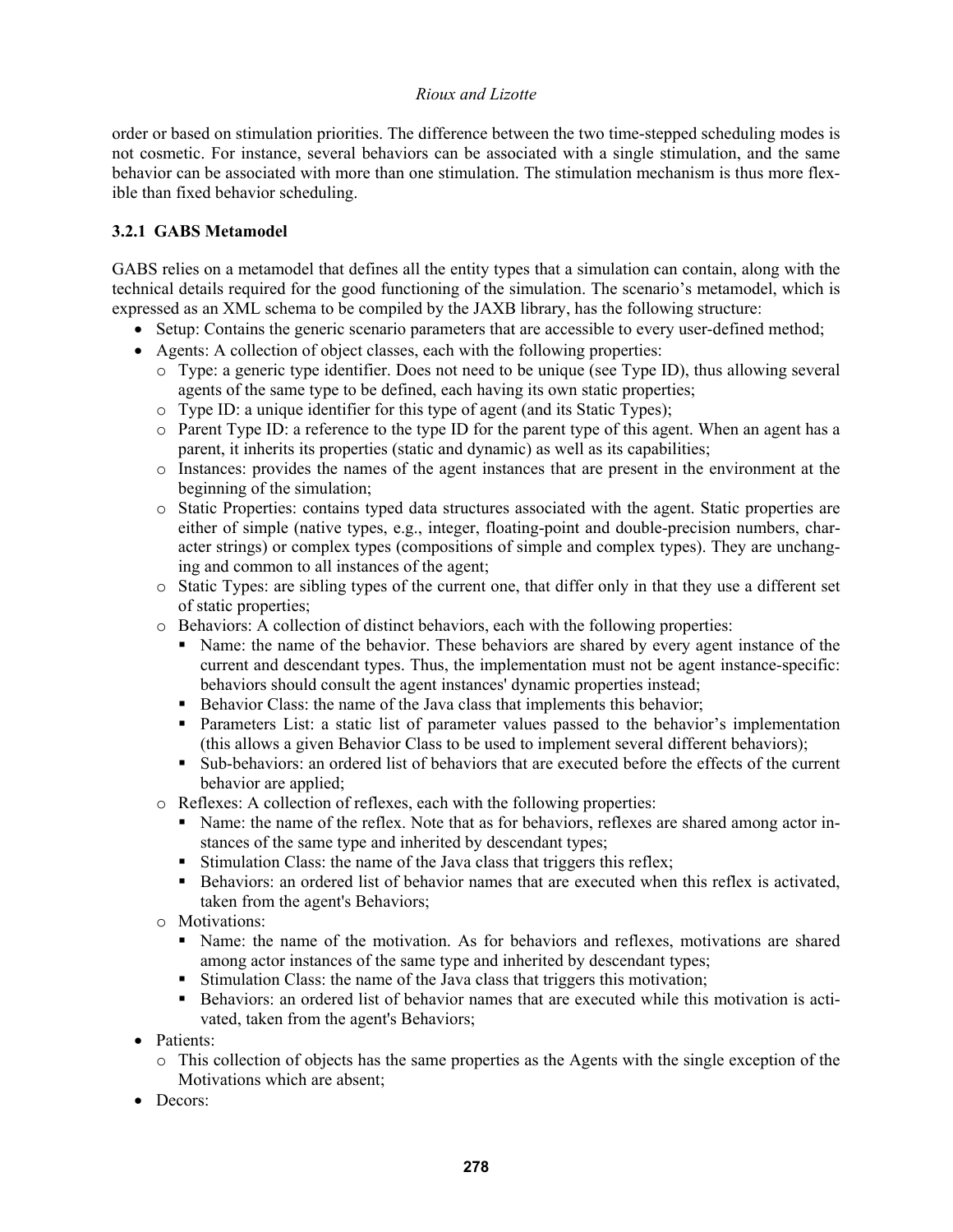- o This collection of objects has the same properties as the Agents except that Static Types, Behaviors, Reflexes and Motivations are absent;
- Execution:
	- o Cycle (recursive definition due to the sub-cycles):
		- Name: name of the cycle;
		- Class: the name of the Java class that implements this cycle;
		- Priority: the priority of this cycle's Class with respect to sibling schedulable entities;
		- Cycles (zero or many): sub-cycles that execute inside this cycle, along with their priorities. They are typically used in simulations that involve several levels of detail for the models;
		- Scheduled Behaviors (zero or many): references to behaviors along with their priorities as well as the actor IDs (references to instances) or the actor types they affect;
		- Scheduled Stimulations (zero or many): references to stimulations along with their priorities as well as the actor IDs (references to instances) or the actor types they affect;
		- Parameters List: a static list of parameter values that are available to the user-defined methods of this cycle;
- Simulation (optional): when present, it signals a simulation in progress (a saved version of the simulation);
	- o Iteration: the current iteration number;
	- o Random Number Generator: a saved version of the random number generator that is used to add stochastic effects to a simulation;
	- $\circ$  Live Actors: the list of actors that are instantiated in the saved simulation state:
		- $\blacksquare$  TypeID: the actor type ID;
		- Name: the actor instance name;
		- Static Type: the static type (to disambiguate between types sharing a single Type ID);
		- Live Properties: the saved version of dynamic properties;
		- Live Active Behaviors: a list of behaviors that are active at the time the simulation state is saved. Needed because behaviors can span several simulation time steps;
	- o Live Execution: a saved version of the simulation cycle, which includes the iteration, next element in the execution sequence, activated reflexes;
		- Live Parameters: the cycle's current parameter values.

## **3.2.2 Important Features of GABS**

Several important features not yet described can be highlighted simply by looking at the metamodel introduced above. Firstly, the scenario allows for the definition of *global parameters* that are accessible from every implementation method. Those are to be placed in the actual "Scenario" conceptual graph, and are included in the "Setup" part of a scenario instance.

As can be seen in the GABS metamodel, agents, patients and decors contain a "ParentType ID" field. It allows for the definition of a *hierarchy of entity types* (top of Figure 2). A child type will share parent properties (static and dynamic) as well as capabilities (if they are actors). Dynamic property values are owned separately by each instance, whereas static property values, being unchanging, are shared throughout the pertinent portion of the type hierarchy. A child type needs to be defined in its own conceptual graph. In the transformation process, the establishment of a hierarchy of entity types is performed at the conceptual level, in the concept types hierarchy. When the conceptual graph interpreter encounters a concept hierarchy, it generates appropriate source code, and uses the inheritance and polymorphism features of the Java object-oriented programming language in order to manage child and parent types as well as static and dynamic properties appropriately.

Agents, patients and decors also contain an "Instances" field that defines entity *instances that will initially be part of the simulation*. Those are optional, but when present remove the need for creating entity instances programmatically either in the cycles or behaviors. When the context allows for knowing in ad-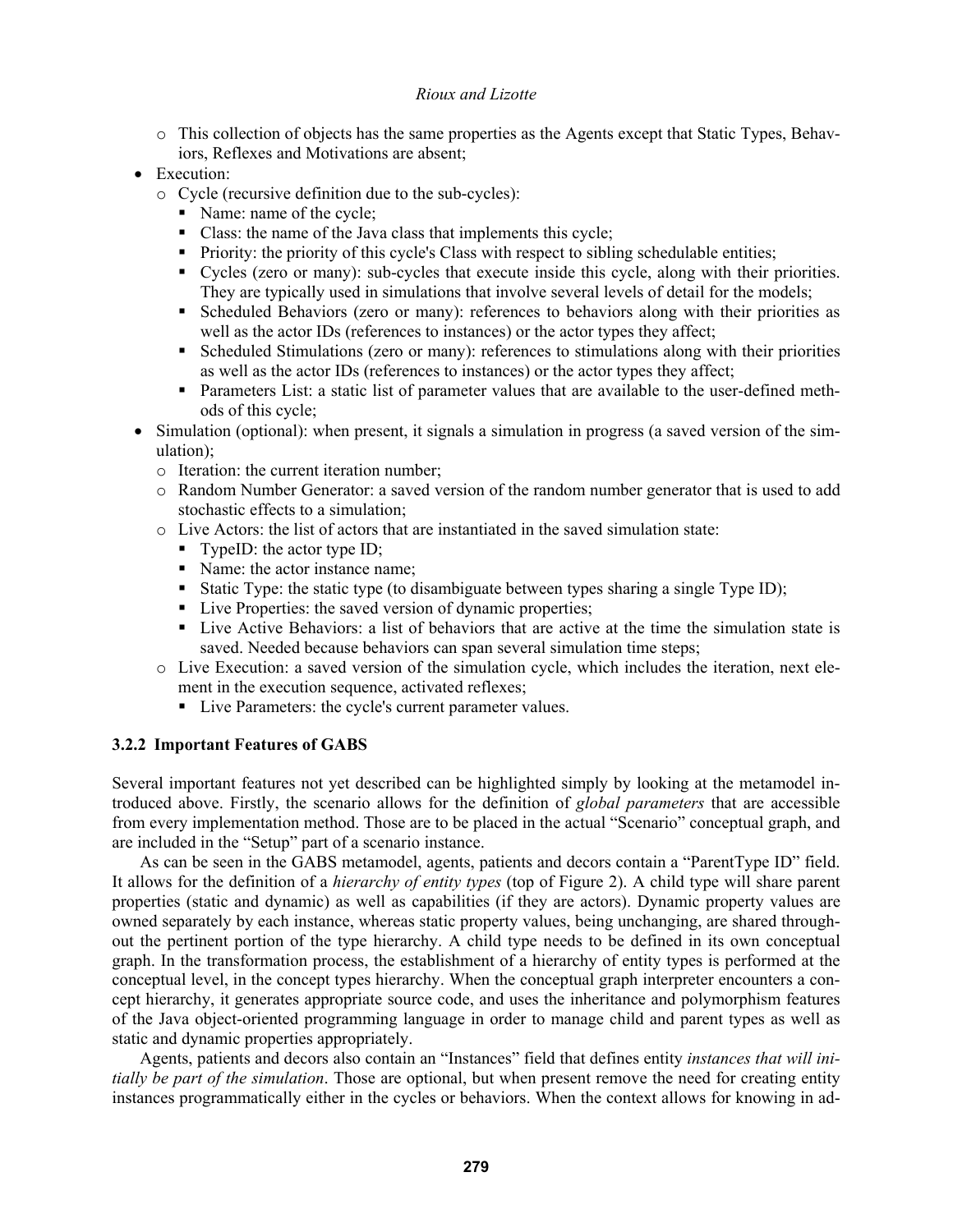vance which actors are part of a simulation, another advantage of defining them in advance is their facilitated accessibility. Indeed, a number of Java classes and interfaces are generated during the transformation process that allow for straightforward access to initial instances (of the form "EntityType EntityName") by all implementable methods of simulation cycles and behaviors.

The "Static Types" field allows for the definition of several *entity types* that share the same stimulations, behaviors, static and dynamic property types without needing to specify an entire conceptual graph. "Static typing" differs from defining a child type because new properties or behaviors may not be declared: one may *only* declare a different set of static property values. It is a usability shortcut while building conceptual graphs. Figure 3 show how static types are typically defined in conceptual graphs (see "TLAV Convoy" and "AHSVS Convoy").

For several simulation objects (behaviors, stimulations and cycles), one parameter declares the *Java class name that implements the actual object*. Those class names are generated during the transformation process and should not be changed by the developer unless he wants to add functionalities to a class whose source code is not available. Note that classes associated with static and dynamic properties are also loaded by GABS at runtime, but the actual class names are composed by the simulator. GABS also allows "Observers" (omitted from the metamodel description for clarity) to be part of the scenario, neutral objects which do not act upon the simulation but are notified of the simulation state at every time step. These hooks into the simulation could be used to plug visualization software or hook external learning or monitoring algorithms to the simulation.

Finally, GABS allows for *checkpointing and reloading a simulation state*. The information associated with a simulation state is saved in a "Simulation" object which includes notably the value of all the actors' dynamic properties, the state of the current active behaviors, as well as the state of every running simulation cycle along with its dynamic parameters. GABS has been integrated into Multichronia, a software which allows for interactive simulation (Rioux, Bernier, and Laurendeau 2008). Using Multichronia, a user can explore a parameter space and better understand how his/her models behave when modifying parameters.

## **3.3 Model Development**

Most of the Java code generated during the transformation process is complete and does not need any additional work by the designer, although some may. The designer will find in the generated packages a set of implementation classes, including method stubs, used mainly to detail relevant simulation dynamics. These are behavior, stimulation and simulation cycle classes. Although there are plans to improve graph notation and minimize code writing by the developer, this stub approach was chosen deliberately for two main reasons. First, it allows for a maximum of flexibility, enabling any code insertion of interest by the developer. Secondly, the graph notation exists to ease the user's work and, in many cases, a behavior may be more easily expressed using a programming language rather than a graph notation. A detailed list of the methods that need to be filled by the developer can be found in Lizotte and Rioux (2010).

While conceptualizing the transformation process, special care was taken to ease as much as possible the developer's burden of model implementation. For that purpose, several helper classes and methods are generated at the same time as the actual executable code. For example, it is possible to access every instance of an actor type via a static method ("get"), which returns a collection of instances. In addition, all the generated code is strongly typed by making use of the "generics" feature of Java. The latter is possible because types are mandatory in the conceptual graphs as well. For example, if the designer defines a property as being a floating-point number in CoGUI-IMAGE, the same property will be of type "float" when he accesses it in behaviors via the getter and setter methods.

Finally, the current framework encourages one to develop models iteratively. Properties can be added and removed without harm: when a property is added, it is accessible through the getter/setter methods of an agent; when it is removed, the getter/setter methods are no longer available and any remaining usage instances will result in compilation errors. With this approach, errors are detected at compile time, not at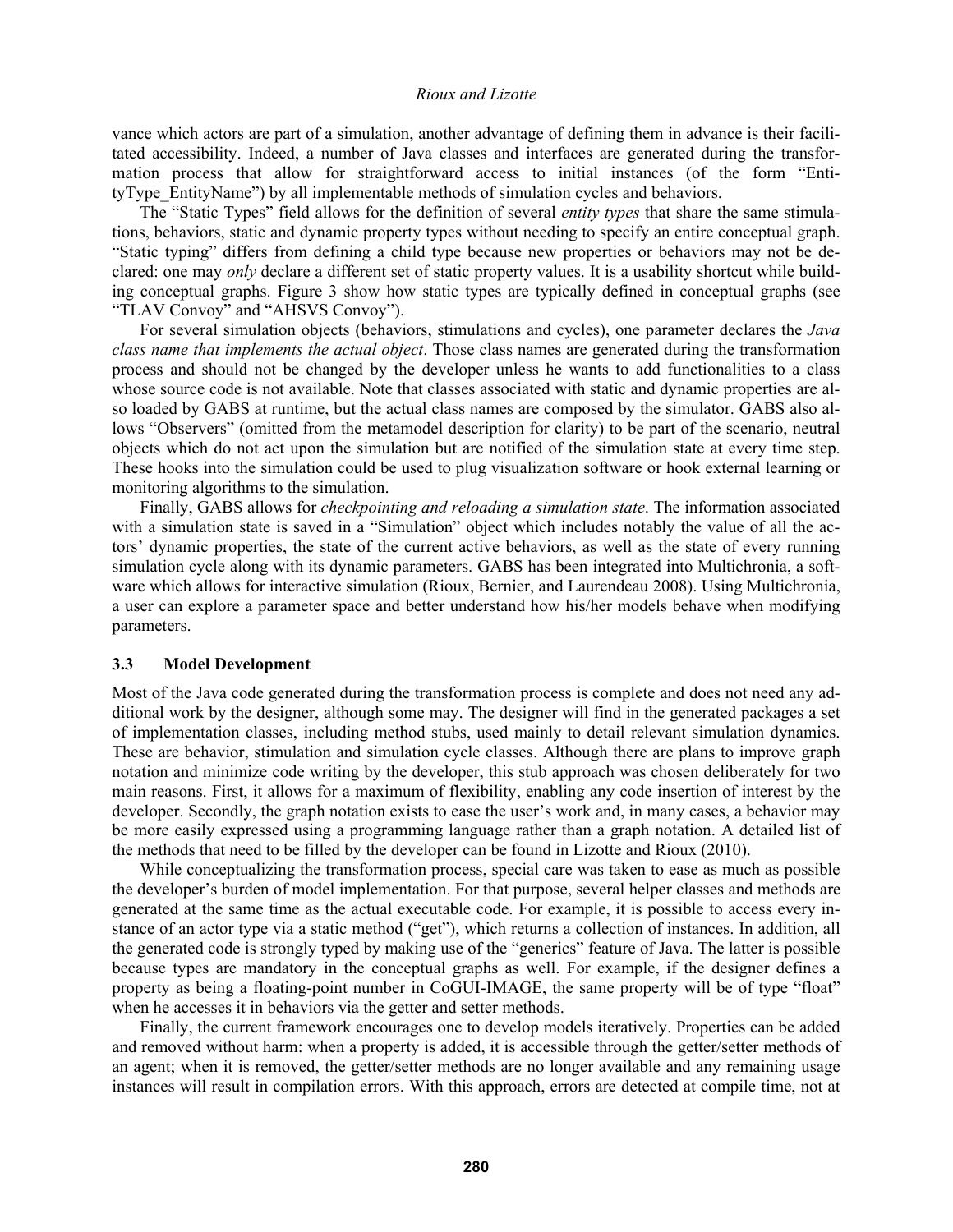run time. It prevents a lot of errors while keeping the flexibility of a generic agent-based modeling environment.

# **4 RELATED WORK**

Agent-based modeling has been a popular topic in the simulation community for a long time (Macal and North 2006). Several frameworks have been developed that address part of the problem but none deal with the comprehension aspect of the models as it is presented in this paper (Luke et al. 2005, Parker 2001, Parker 2011, North et al. 2005). The agent modeling platform (AMP) (Parker 2011) is closely related to our work because it allows one to express agents using a metamodel (similar to our scenarization semantics) and generates executable models that are Java skeletons and interfaces. Repast Simphony (North et al. 2005) also allows modeling the dynamics of the agent behaviors using a visual interactive interface. However, we go even further in modeling the agents from a conceptual point of view, letting a designer first express his knowledge without the simulation constraints and later align his knowledge to the simulation ontology in an integrated environment.

# **5 PRELIMINARY RESULTS, FUTURE WORK AND CONCLUSION**

Two completely different models using the current framework were implemented successfully. The first one implements a series of military convoys circulating on a road network in order to carry goods from a depot to a school construction site. These convoys are attacked by improvised explosive devices (IED) placed by insurgents on road segments. The quantity and strength of IEDs are a function of the population allegiance that is influenced by the passing convoys as well as the explosions. This scenario has been integrated with Multichronia (Rioux et al. 2008) and the IMAGE visualization tools (Mokhtari et al. 2011).

The second scenario uses the framework to implement a serious game simulating a system dynamics model. It is part of the complex human decision making experimentation (CODEM) platform (Lafond and DuCharme 2011). The model consists of variables and action points that a user can allocate in order to influence the situation. This application, which makes extensive use of the actors inheritance feature of the framework, confirmed that the approach is generic and really independent of the application domain. In other words, it can be specialized to a huge family of problems.

Even though the framework was successfully used for two very different problems, it is far from perfect. The CoGUI-IMAGE software has several limitations in terms of usability and stability. In addition, it does not feature a metamodel that would facilitate the extraction of conceptual graphs and their transformation using frameworks more advanced than Apache Velocity. Therefore, building an improved conceptual graphs modeling software is part of the future work. In addition, it could be integrated in the Eclipse platform, which is already used to develop the Java code and launch the scenarios.

Finally, a major limitation of our prototype is its lack of integration with commonly used agent-based simulators. The implementation of our approach using either MASON, Ascape, Repast Simphony, or others would prove that our framework is general and would benefit the agent-based simulation community.

## **REFERENCES**

Apache Foundation. 2011. *The Apache Velocity Toolkit*. Accessed March 31. http://velocity.apache.org/.

- Chein, M., and M. L. Mugnier. 2008. *Graph-Based Knowledge Representation: Computational Foundations of Conceptual Graphs*. London: Springer-Verlag.
- Fialli, J., and S. Vajjhala. 2003. *The Java Architecture for XML Binding (JAXB)*. Sun Microsystems.
- Genest, D. 2010. *Cogitant Reference Manual version 5.2.3*, Accessed March 31. http://cogitant.sourceforge.net/files/cogitant.pdf.
- Lafond, D., and M. B. DuCharme. 2011. "Complex Decision Making Experimental Platform (CODEM): A Counter-insurgency Scenario." In *Proceedings of the IEEE Symposium on Computational Intelligence for Security and Defence Applications,* 72-79. Paris.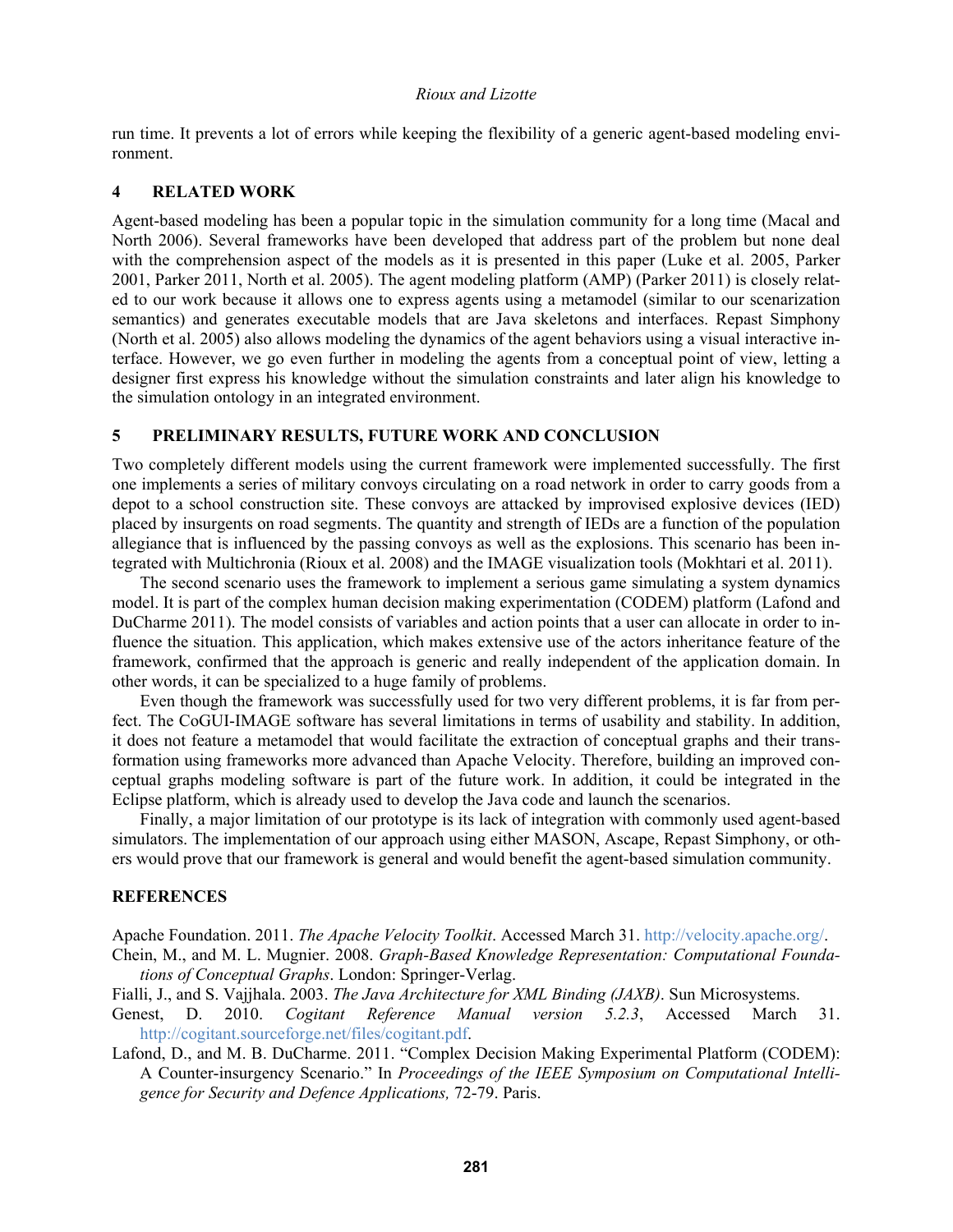- LIRMM (Laboratoire d'informatique, de robotique et de microélectronique de Montpellier). 2011. *Co-GUI: A Conceptual Graph Editor*. Accessed July 13. http://www.lirmm.fr/cogui/.
- Lizotte, M., and B. Moulin. 1989. "SAIRVO: A Planning System which Implement the Actem Concept." *Knowledge-Based Systems Journal* 2(4):210-218.
- Lizotte, M., D. Poussart, F. Bernier, M. Mokhtari, E. Boivin, and M. B. DuCharme. 2008. "IMAGE: Simulation for Understanding Complex Situations and Increasing Future Force Agility Models." In *Proceedings of the Army Science Conference 2008*. Orlando, FL.
- Lizotte, M., and F. Rioux. 2010. "IMAGE-Scenarization: A Computer-Aided Approach for Agent-Based Analysis and Design." In *Proceedings of the 2010 Winter Simulation Conference*, edited by B. Johansson, S. Jain, J. Montoya-Torres, J. Hugan, and E. Yücesan, 837-848. Piscataway, New Jersey: Institute of Electrical and Electronics Engineers, Inc.
- Luke, S., C. Cioffi-Revilla, L. Panait, K. Sullivan, and G. Balan. 2005. "MASON: A Multi-Agent Simulation Environment." *Simulation: Transaction of the Society for Modeling and Simulation International* 82(7):517–527.
- Macal, C., and M. North. 2006. "Tutorial on Agent-Based Modeling and Simulation Part 2: How to Model with Agents." In *Proceedings of the 2006 Winter Simulation Conference*, edited by L. R. Perrone, F. P. Wieland, J. Liu, B. G. Lawson, D. M. Nicol, and R. M. Fujimoto, 73–83. Piscataway, NJ: Institute of Electrical and Electronics Engineers, Inc.
- Mokhtari, M., É. Boivin, D. Laurendeau, S. Comtois, D. Ouellet, J.-C. Levesque, and E. Ouellet. 2011. "IMAGE – Complex Situation Understanding: An Immersive Concept Development." In *Proceedings of IEEE Virtual Reality Conference*, 229-230. Singapore.
- Nilsson, N. J. 1980. *Principles of Artificial Intelligence*. Palo Alto, CA: Tioga Pub. Co.
- North, M. J., T. R. Howe, N. T. Collier, and J. R. Vos. 2005. "The Repast Simphony Development Environment." In *Proceedings of the Agent 2005 Conference on Generative Social Processes Models and Mechanisms,* 151–158. Chicago, IL.
- Parker, M. 2001. "What is Ascape and Why Should You Care?" *Journal of Artificial Societies and Social Simulation* 4:1.
- Parker, M. 2011. *Agent Modeling Platform*. Accessed March 31. http://www.eclipse.org/amp/.
- Peirce, C. S. 1933. *Collected Papers of Charles Sanders Peirce*, Vol. 4, *The Simplest Mathematics*, Book II: *Existential Graphs*. Cambridge, MA: Harvard University Press.
- Rioux, F., F. Bernier, and D. Laurendeau. 2008. "Multichronia A Generic Parameter, Simulation, Data, and Visual Space Exploration Framework." In *Proceedings of the Interservice/Industry Training, Simulation & Education Conference*. Orlando, FL.
- Sowa, J. 1984. *Conceptual Structures: Information Processing in Mind and Machine*. Reading, MA: Addison Wesley.

### **AUTHOR BIOGRAPHIES**

**FRANÇOIS RIOUX** received a B.Eng. Degree in Electrical Engineering from Laval University in 2003. He received an M.Eng. Degree from McGill University in 2005. He received his Ph.D. in Electrical Engineering from Laval University in 2009. He completed the work presented in this paper as a consultant for the LTI Software and Engineering firm. He now works as a software architect for Thales Canada - Systems Division. He performs research in collaboration with Defence R&D Canada – Valcartier on the topics of interactive simulation and visualization applied to the better understanding of complex systems. His e-mail address is francoisrioux@gmail.com.

**MICHEL LIZOTTE** has been working at Defence Research and Development (DRDC) – Valcartier since 1999. He is currently the Group Leader of the Simulation and Comprehension of Complex Situations group. Previously, he was an information technology (IT) consultant for almost 11 years including eight at DMR. During this period, the vast majority of his assignments were carried out for research es-